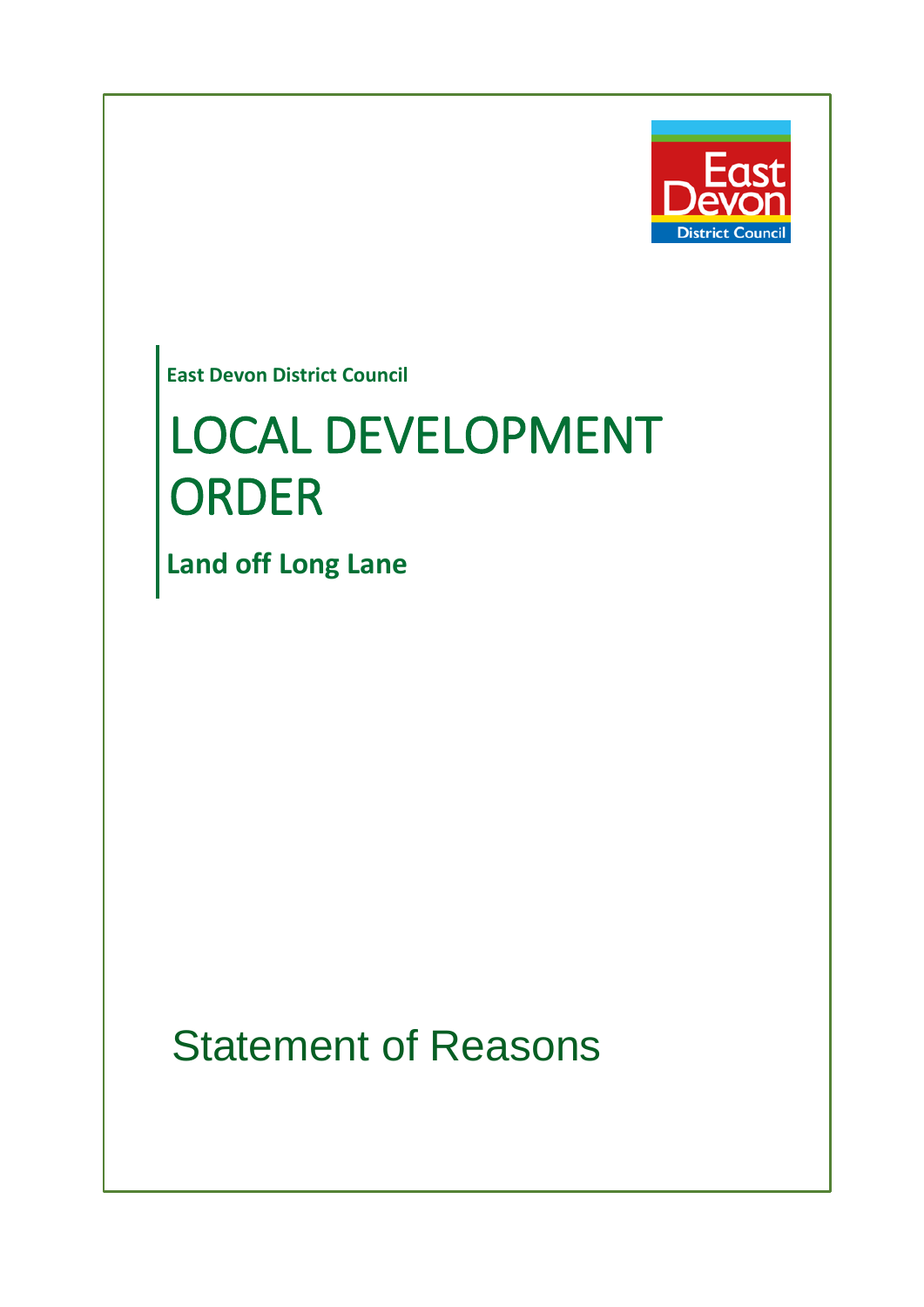# **LDO Land off Long Lane Statement of Reasons**

#### **1. Introduction**

- 1.1. This document satisfies the requirements of Article 38(1) and (2) of the Town and Country Planning (Development Management Procedure) Order 2015 (DMPO) which states that where a Local Planning Authority proposes to make a Local Development Order (LDO) they shall first prepare:
	- 1- A draft order; and
	- 2. A statement for their reasons for making the order, containing;
	- a) A description of the development which the order would permit; and
	- b) A plan or statement identifying the land to which the order would relate.

#### **2. Background**

- 2.1. The site is located to the south of Exeter airport and to the north east of the existing airport business park. The site extends to approximately 7.7 hectares (ha) and is currently agricultural land. To the west it adjoins airport car parking with operational airport buildings beyond. To the south is an established business park, accommodating a variety of uses and to the east are open fields.
- 2.2. The majority of the site (5 ha) is allocated for business/employment generating uses within East Devon Local Plan 2013-2031. By allocating the site for such uses the Local Plan seeks to enable modest expansion of the existing airport business park and provide for a range of additional employment opportunities. Despite the Local Plan allocation, the site has yet to come forward for development.
- 2.3. The whole site (7.7 ha) forms part of Exeter and East Devon Enterprise Zone (EEDEZ), which was designated in 2017. One of the key objectives of the EEDEZ is to bring forward a simplified planning regime, such as Local Development Orders, to support delivery of the sites. The LDO will provide a clear overview of the type, use and form of development that is permitted on the site. It will facilitate economic growth, encouraging investment into the area by providing clarity and certainty for development and streamline the planning process.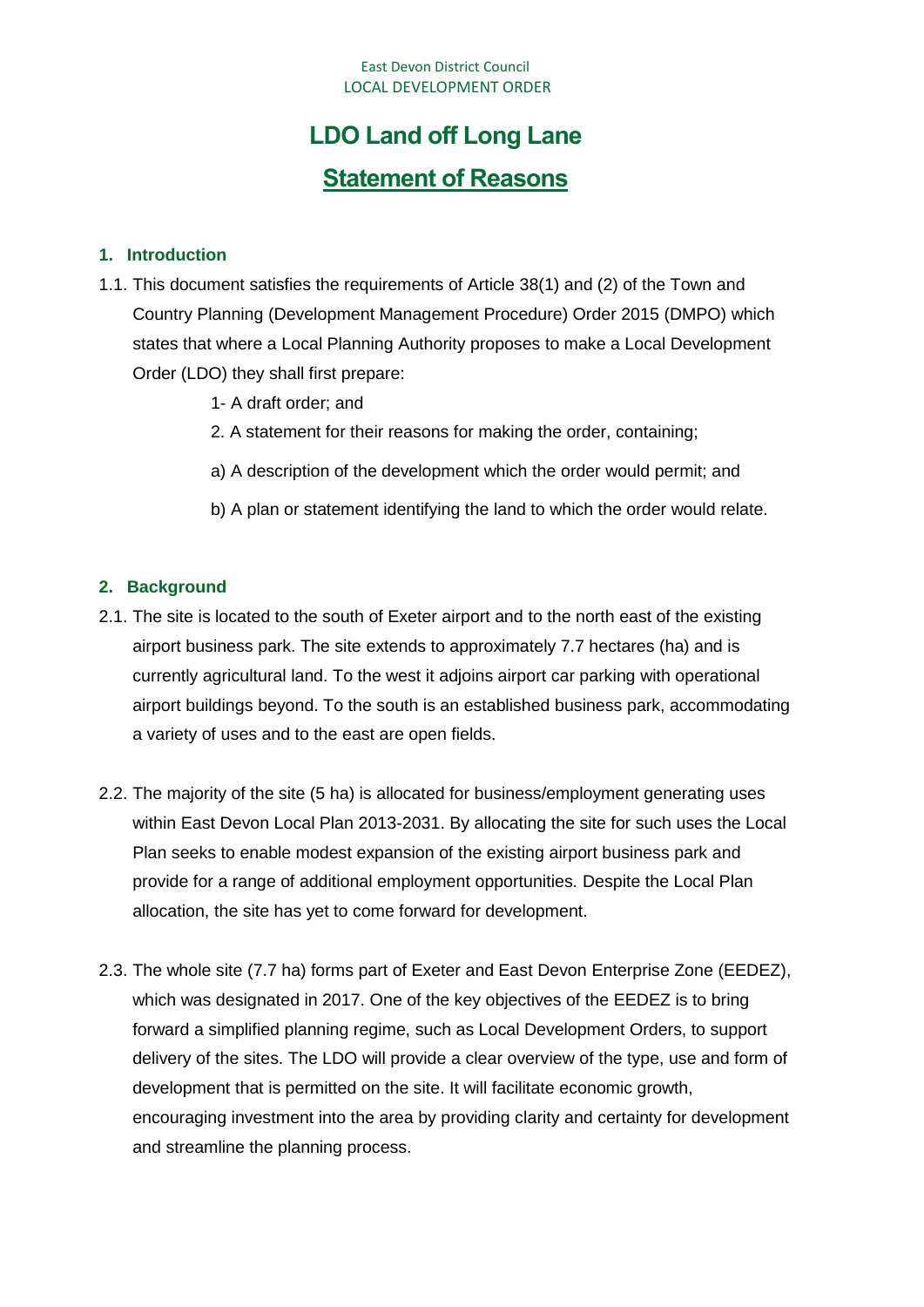- 2.4. The LPA have been working in partnership with the site promotors, Oxenwood, and other key internal and external stakeholders to agree the specifics of the LDO including the setting of the development parameters and the Design Code, within which the development of the site can emerge.
- 2.5. The Order sets out the parameters for development permitted by the LDO and identifies the timeframe of the LDO. The development which is permitted by the Order is subject to a list of planning conditions identified in the Order.

# **3. What is an LDO?**

- 3.1. An LDO is an Order made by the Local Planning Authority (LPA) that grants planning permission for a specific development proposal or classes of development in defined locations. LDOs were introduced through the Planning and Compulsory Purchase Act 2004 ('2004 Act') and allow local planning authorities to extend permitted development rights for certain specified forms of development subject to conditions. The powers were subsequently amended in the Town and Country Planning Act 2008 ('2008 Act'), which removed the requirement that LDOs should implement policies set out in the Development Plan.
- 3.2. LDO's are a flexible tool for the LPA to use to accelerate the planning process by providing permitted development rights for appropriate development on a site.

# **4. Development Permitted by this Local Development Order**

- 4.1. The Local Development Order (LDO) grants planning permission for the development of land for employment generating uses and ancillary facilities within the defined LDO area, subject to the development parameters, permitted uses, limitations and conditions set out in the Order.
- 4.2. The LDO grants permitted change of use subject to the development parameters, permitted uses, conditions and duration set out in the Order.
- 4.3. If development does not comply with all relevant aspects of the LDO and the Design Code separate planning permission must be sought from the LPA. Where development is to be carried out under the LDO, an application for compliance must be submitted to the LPA for confirmation.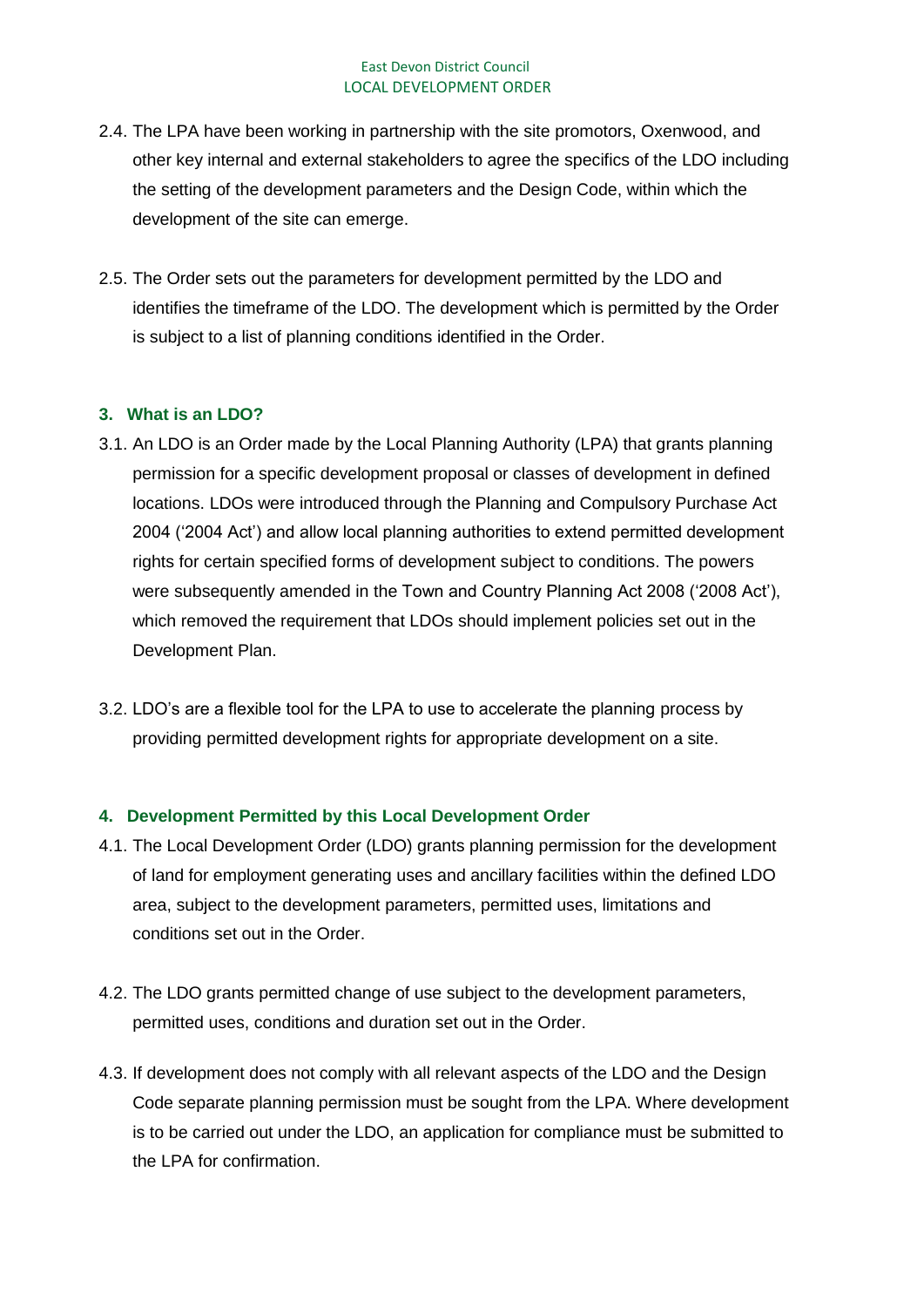#### **5. LDO Structure**

- 5.1. The LDO sets out the permitted development and uses on the site and is accompanied by the Design Code and supporting technical assessments.
- 5.2. The Design Code sets out the details to which the development must comply in respect to building design, landscaping, drainage, parking standards and various other aspects.
- 5.3. Prior to commencing development on site, an Application for Compliance must be completed and submitted to the Council. Within 28 days the Council will confirm whether the development complies with the LDO or request additional information to make a determination. If development complies with the LDO it can proceed accordingly.
- 5.4. The LDO will grant consent for a period of 10 years from adoption. The LPA may amend, extend or revoke the LDO at any time.

# 6. **Justification for creating this Local Development Order**

- 6.1. The principal aim for creating the LDO is to encourage and facilitate the development of the site by providing a simplified approach to planning which reduces the regulatory processes and delays associated with the submission of planning applications. The LDO seeks to encourage investment and create a sustainable high quality business park enabling flexibility for the site to provide for changing demands within the business/industrial sectors.
- 6.2. Access to the site is off Long Lane. Highway improvements are currently underway on Long Lane and referred to as the Long Lane Enhancement Scheme, which has benefitted from an investment of £4.51m from the Enterprise Zone programme. The scheme includes widening Long Lane to unlock the development potential of this LDO site, as well as improving pedestrian, cycling and public transport connectivity to existing and future development in the area and supporting wider investment to the Airport and other projects such as the France-Alderney-Britain inter connector project.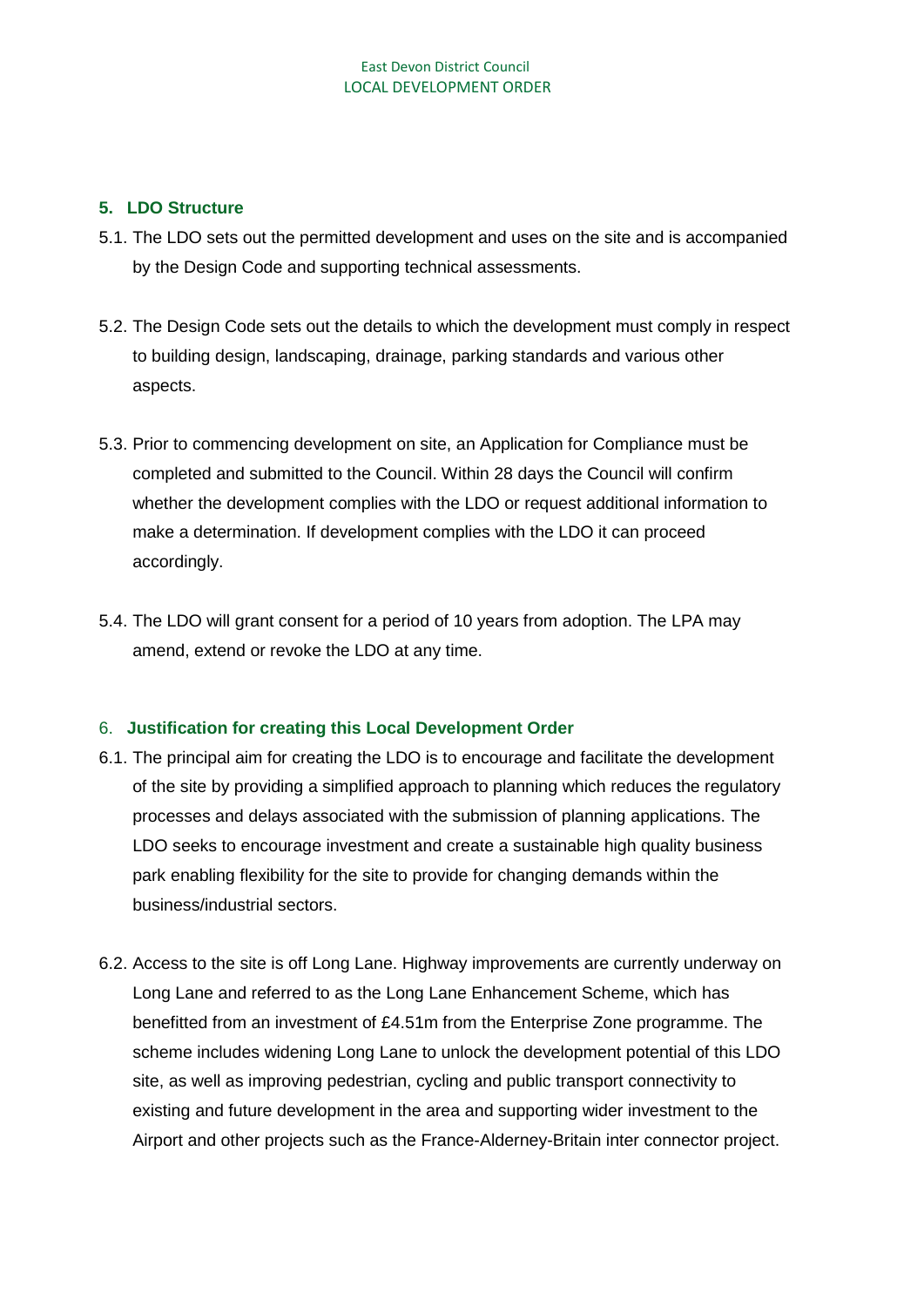- 6.3. The site is located directly adjacent to the Exeter international Airport. The site is identified in the Local Plan as the extension area to the existing Exeter Airport Business Park, which serves the airport with a variety of business and services varying from light industrial to general industrial. Exeter College Future Skills Centre and Hampton By Hilton Hotel found directly south of the Power Park site. The existing business park acts as a hub for the surrounding businesses and has good connections to local and national infrastructure, making it a key location for development. It is well served by local, regional, national and international transport connections with direct access to the main A30 roadway, which has connections to the M5 as it serves the rest of the south west and north east of England, towards Bristol and beyond.
- 6.4. There is a very clear rationale for the introduction of simplified planning regime. It will create certainty for investment and reduce the normal requirements of the planning system in an area that has already been identified as suitable for development.
- 6.5. The LDO will assist the delivery of East Devon Council Plan:
	- 6.5.1. Council Priority 2 A greener East Devon: EEDEZ has a firm commitment to supporting sustainable and low carbon development and the LDO will require BREEAM excellent to be achieved on all buildings over 500sqm GFA and incorporate PV panels to promote green energy. There will be a wide landscape buffer around the site, recognising the importance of the natural environment and its value to biodiversity. The requirement of Travel Plans will ensure a commitment to carbon reduction and promote the accessibility of the site by cycleways, car share and public transport.
	- 6.5.2. Council Priority 3 A resilient economy: Development of the sites within the EEDEZ is essential to the prosperity of the district. The site will provide for a variety of unit sizes and business uses. The development of the site will be able to flex according to demand and to address economic challenges such as the Covid-19 pandemic. The LDO will remove barriers and delays to development, promoting economic growth for the area.
- 6.6. An LDO is a proactive mechanism and effective marketing tool for the site that will send a clear message that investment is being positively encouraged. Through the LDO limitations and Design Code there is also a clear mechanism available to the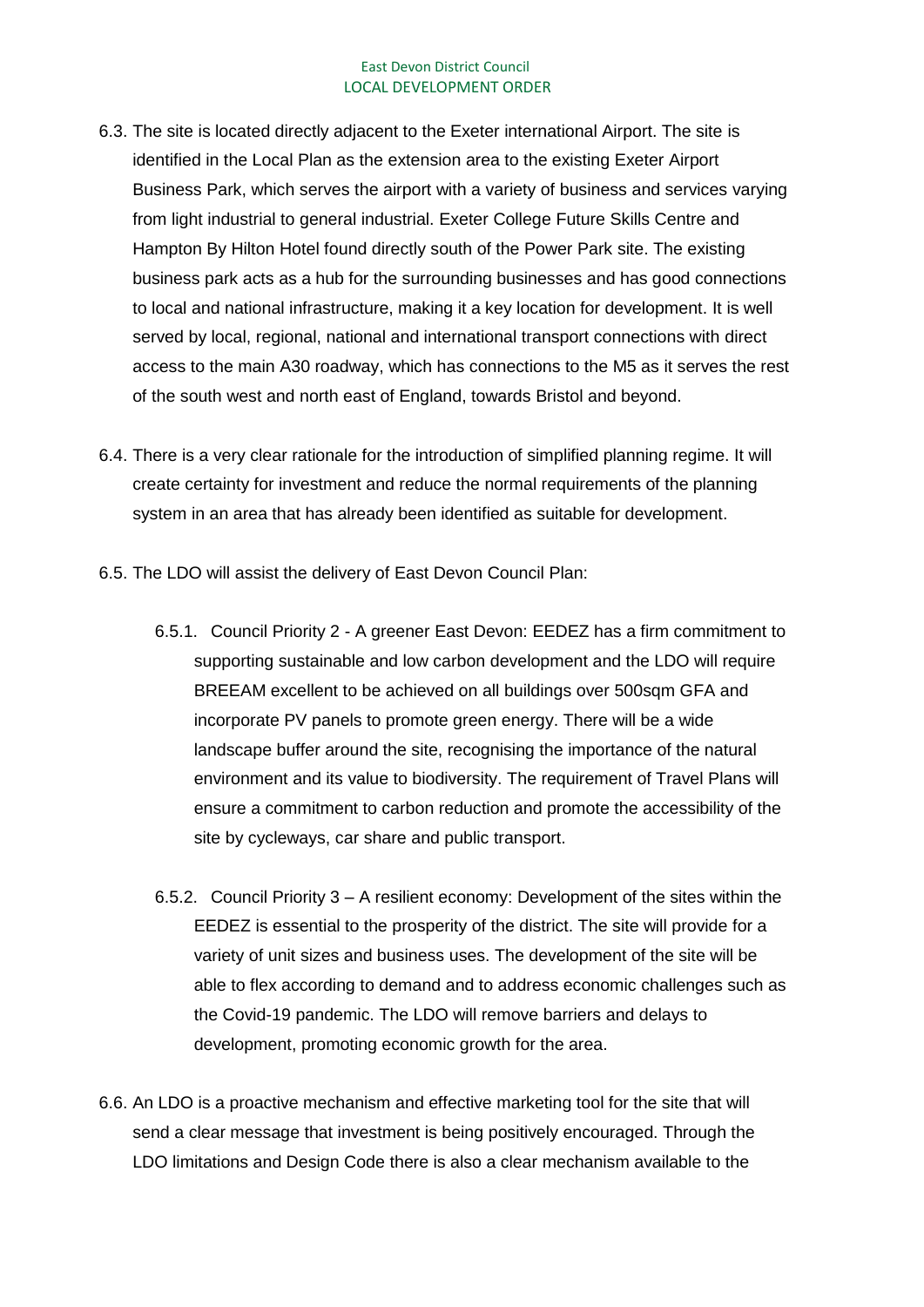Council, landowner and stakeholders to ensure that an LDO maintains an appropriate degree of control to secure the highest quality outcomes in design terms.

# **7. Environmental Impact Assessment (EIA)**

- 7.1. The proposal is considered to be a form of development under part 10(b) of Schedule 2 of the EIA Regulations 2017 and exceeds the applicable thresholds and criteria by virtue of the development including more than 1 hectare of urban development which is not dwellinghouse. As such, the LPA is required to undertake a screening opinion to identify if there are likely significant environmental effects.
- 7.2. While the proposed development is of a scale over the threshold requiring screening for the purposes of the EIA regulations, the type and risk of the impacts are not likely to be significant and are capable of being addressed through the LDO process. The formal screening opinion concluded that the proposed development is not likely to result in significant effect on the environment and therefore does not trigger a requirement for an EIA.

# 8. **Statement of policies that the LDO would implement**

- 8.1. The LDO is consistent with the aims and objectives of local and national planning policy.
- 8.2. National Planning Policy Framework (NPPF) paragraph 51 states:

*"Local planning authorities are encouraged to use Local Development Orders to set the planning framework for particular areas or categories of development where the impacts would be acceptable, and in particular where this would promote economic, social or environmental gains for the area."*

8.3. The following extract from the EDDC Local Plan identifies the need for an area of expansion to the existing Airport Business Park. The following extract is from EDDC Local Plan:

# *"Exeter Airport Business Park*

*Exeter Airport Business Park lies to the South of the Exeter International Airport. The Business Park is home to a range of successful businesses and building and plot vacancy levels at the park are very low. Exeter Airport Business Park accommodates some smaller sized high technology businesses but for the most*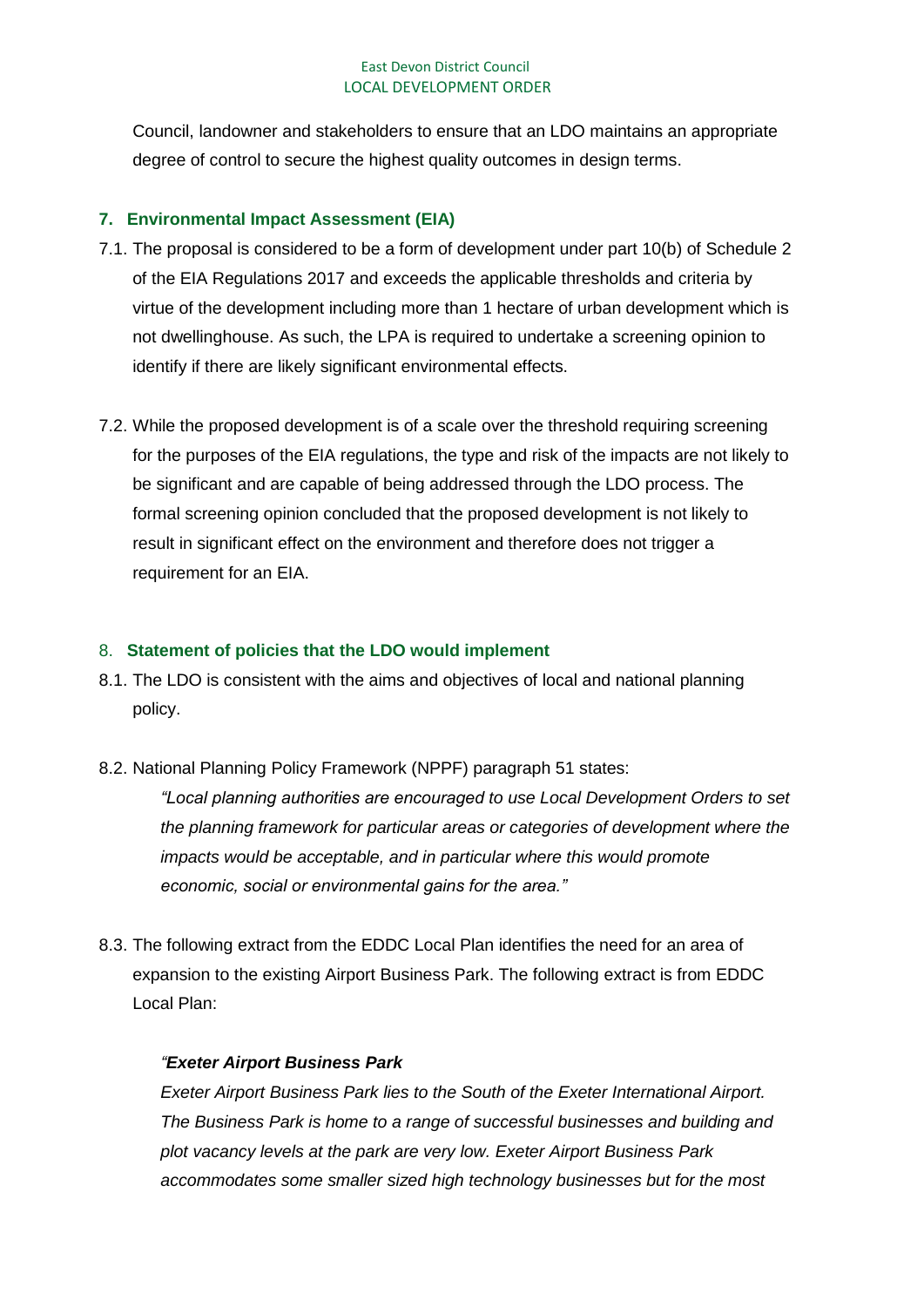*part is home to manufacturing and distribution businesses and to this end it is not in direct competition with the 'upper end' jobs that Skypark and the Science Park will be seeking to attract.* 

*Although the thrust of employment creation in East Devon's West End will be on the major new employment parks and the high value jobs they will offer it is recognised that it is important to also provide a range of additional employment opportunities. Exeter Airport Business Park has proven to be a very successful business location in recent years, proximity to the M5 Motorway and the A30 being key to its success.* 

*In order to provide for a range of business uses, not just high skill/ high technology uses, in the West End modest provision is made for expansion of the Airport Business Park."*

8.4. The LDO accords with and assists the implementation of East Devon District Council Local Plan 2013-2031. Relevant policies in the consideration of the LDO and the design and layout of future development on the site include:

#### Strategy 3 - Sustainable Development

The objective of ensuring sustainable development is central to our thinking. We interpret sustainable development in East Devon to mean that the following issues and their inter-relationships are taken fully into account when considering development: …..

b) Prudent natural resource use - which includes minimising fossil fuel use therefore reducing carbon dioxide emissions. It also includes minimising resource consumption, reusing materials and recycling. Renewable energy development will be encouraged.

#### Strategy 9 – Major Development at East Devon's West End

High quality development with associated infrastructure, built within a high quality landscape setting, will be provided in East Devon's West End. The overarching strategy for development will need to dovetail with the development strategy for Exeter with the provision of homes close to jobs and other facilities and services. High quality walking and cycling connections; enhanced bus and rail services, and improved highway provision will be integral to the overall development. Within the West End of East Devon the following schemes will be provided: …8. Exeter Airport Business Park - Middle range business park providing for medium to smaller business uses.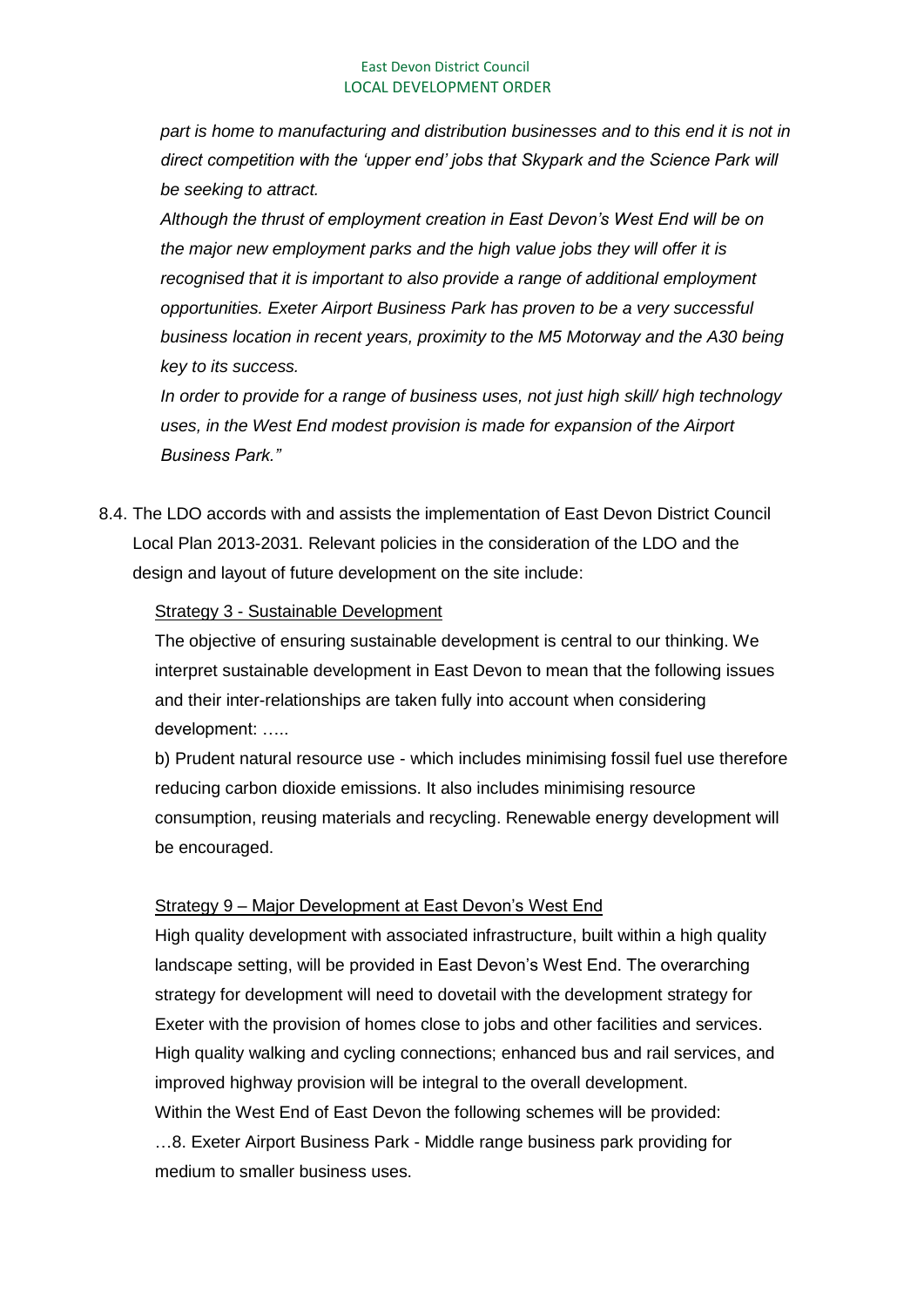#### Strategy 18 – Future Development of Exeter Airport Business Park

To enable modest expansion of the Exeter Airport Business Park 5 hectares of additional land (over and above the Training Academy and hotel site) is allocated, for business/ employment generating uses as shown on the Proposals Map. Highway improvements will be required in order to access this site and also to enhance general airport access.

#### Strategy 38 – Sustainable Design and Construction

Encouragement is given for proposals for new development and for refurbishment of, conversion or extensions to, existing buildings to demonstrate through a Design and Access Statement how:

a) sustainable design and construction methods will be incorporated, specifically, through the re-use of material derived from excavation and demolition, use of renewable energy technology, landform, layout, building orientation, massing, use of local materials and landscaping;

b) the development will be resilient to the impacts of climate change;

c) potential adverse impacts, such as noise, smell, dust, arising from developments, both during and after construction, are to be mitigated.

d) biodiversity improvements are to be incorporated. This could include measures such as integrated bat and owl boxes, native planting or green roofs.

Development over 1000sqm of commercial floor space should meet the target of BREEAM of at least "Very Good".

# Strategy 47 – Nature Conservation and Geology

The development will need to:

1. Conserve the biodiversity and geodiversity value of land and buildings and minimise fragmentation of habitats.

2. Maximise opportunities for restoration, enhancement and connection of natural habitats.

3. Incorporate beneficial biodiversity conservation features.

# Strategy 49 – The Historic Environment

The physical and cultural heritage of the district, including archaeological assets and historic landscape character, will be conserved and enhanced and the contribution that historic places make to the economic and social well-being of the population will be recognised, evaluated and promoted.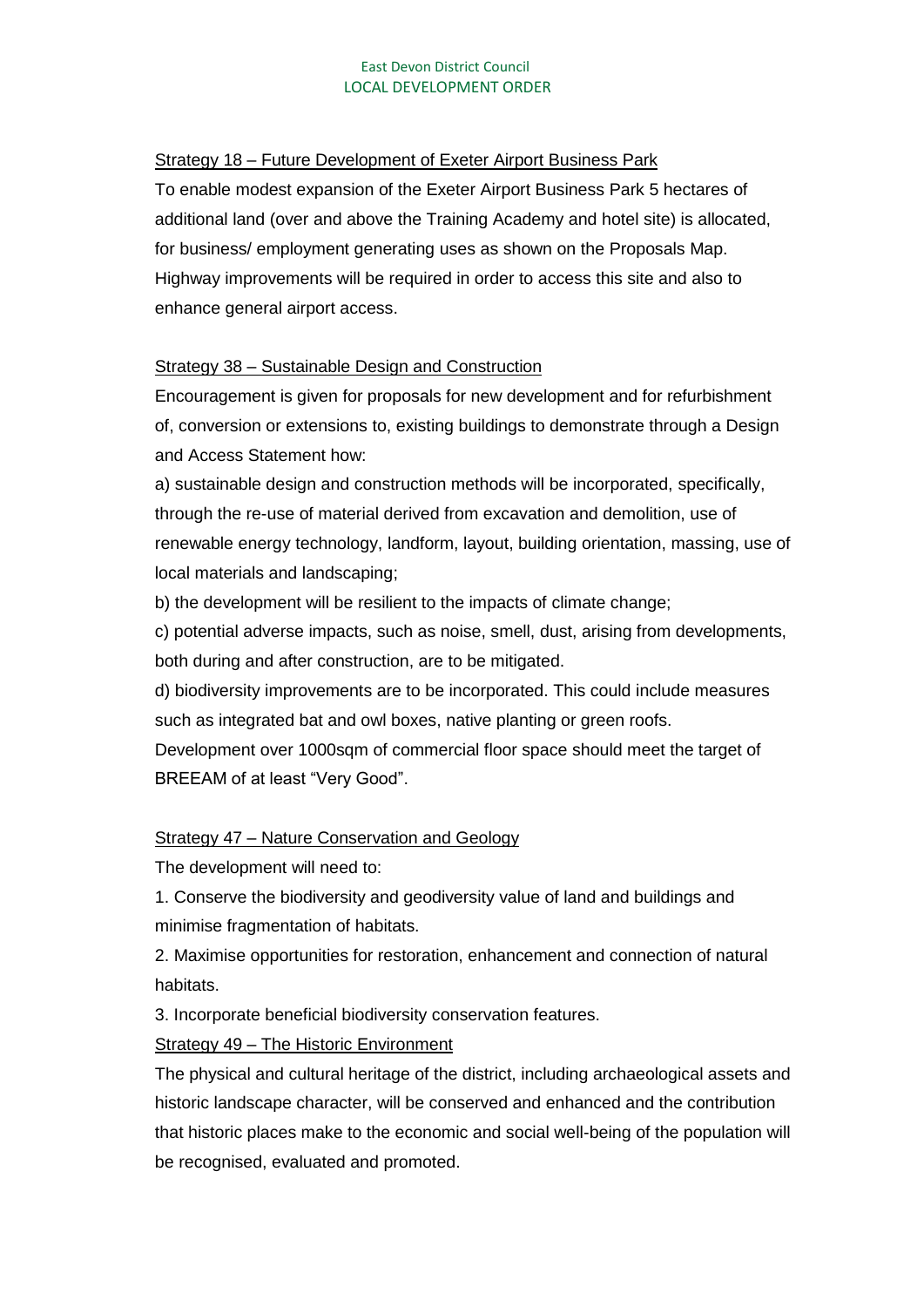#### Policy D1 – Design & Local Distinctiveness

Promoting high quality and locally distinctive design whilst meeting sustainability credentials and mitigating impacts from the development.

# Policy D2 – Landscape Requirements

The use of appropriate landscaping can enhance the setting of new buildings and assist in nature conservation and habitat creation.

# Policy EN6 – Nationally and Locally important Archaeological Sites

Development that would harm nationally important archaeological remains or their settings, whether scheduled or not, including milestones and parish stones, will not be permitted. Development that would harm locally important archaeological remains or their settings will only be permitted where the need for the development outweighs the damage to the archaeological interest of the site and its setting.

# Policy EN7 – Proposals affecting Sites which may potentially be of Archaeological Importance

Implications for the development proposal on potentially important archaeological sites must be assessed.

# Policy EN14 – Control of Pollution

Permission will not be granted for development which would result in unacceptable levels of pollution, either to residents or the wider environment.

# Policy EN16 – Contaminated Land

Where it is anticipated that contamination may be present on or near to a development site, a contaminated land assessment will be required.

# Policy EN19 – Adequacy of Foul Sewers and Adequacy of Sewage Treatment **Systems**

New development will not be permitted unless a suitable foul sewage treatment system of adequate capacity and design is available or will be provided in time to serve the development. Development where private sewage treatment systems are proposed will not be permitted unless ground conditions are satisfactory and the plot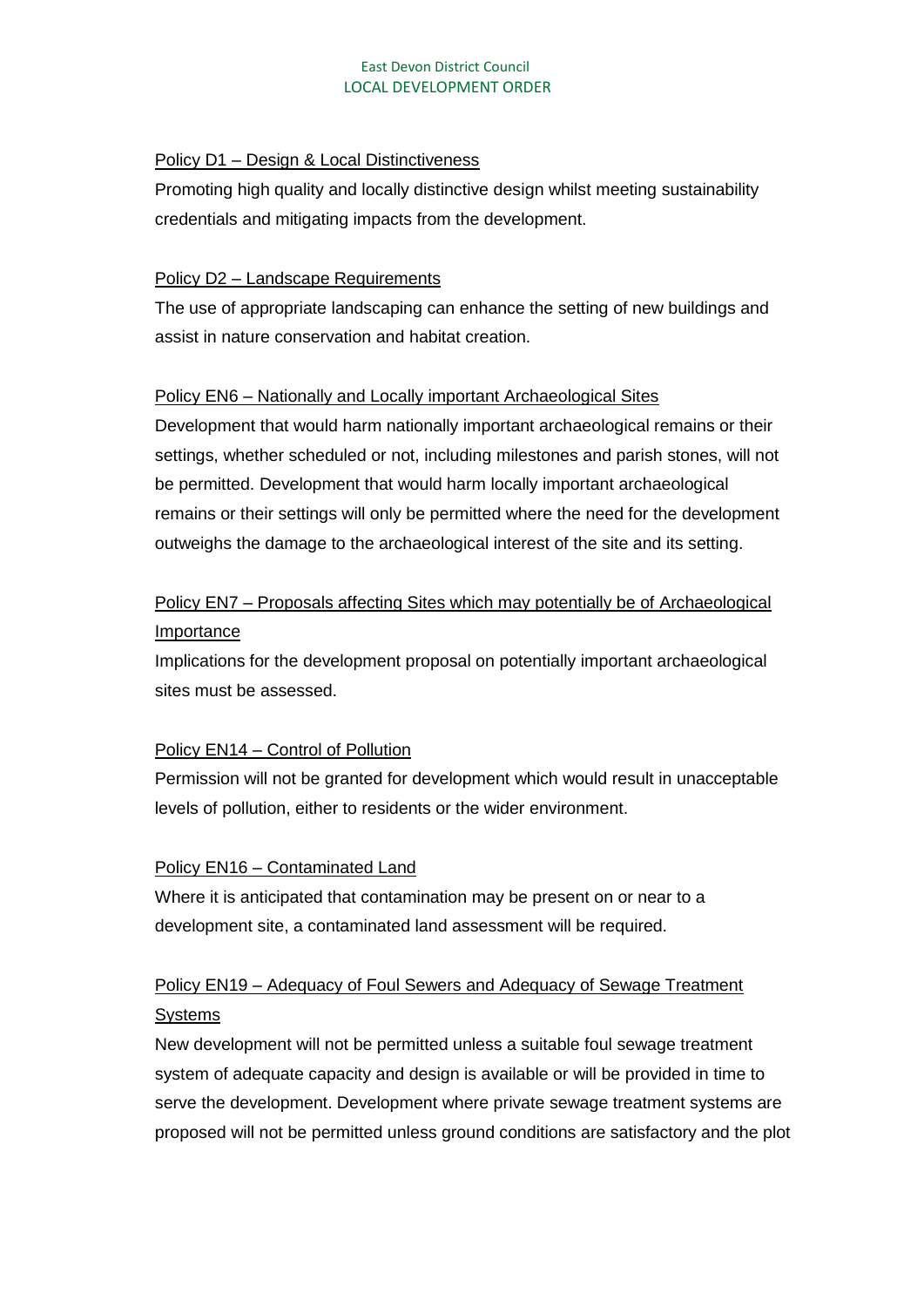is of sufficient size to provide an adequate subsoil drainage system or an alternative treatment system.

#### Policy EN22 – Surface Run-Off Implications of New Development

Requires appropriate assessment and remedial measures for surface water run-off, including sustainable drainage systems.

# Policy TC2 – Accessibility of New Development

New development to be located so as to be accessible by pedestrians, cyclists and public transport and also well related to compatible land uses so as to minimise the need to travel by car.

# Policy TC7 – Adequacy of Road Network and Site Access

The proposed access and traffic generated by the development must not be detrimental to the safe and satisfactory operation of the local, or wider, highway network.

# Policy TC9 – Parking Provision in New Development

The development needs to provide spaces for the parking of cars and bicycles, including charging points for electric cars.

# **9. Public Consultation**

- 9.1. As part of the LDO process the Council has undertaken informal consultation with various internal and external stake holders including National Highways, Highways Authority, Environment Agency, Local Lead Flood Authority, County Archeaologist, District Ecologist, EDDC Environmental Protection Team, Exeter Airport and Clyst Honiton Parish Council.
- 9.2. In respect to the formal consultation it is a requirement that LDOs are the subject of consultation with the procedures set out in Article 38 of DMPO 2015. The Council recognises the choice of consultation method needs to reflect the audience that it was seeking to reach and has ensured the consultation process is compliant with the requirements of just Article 38.